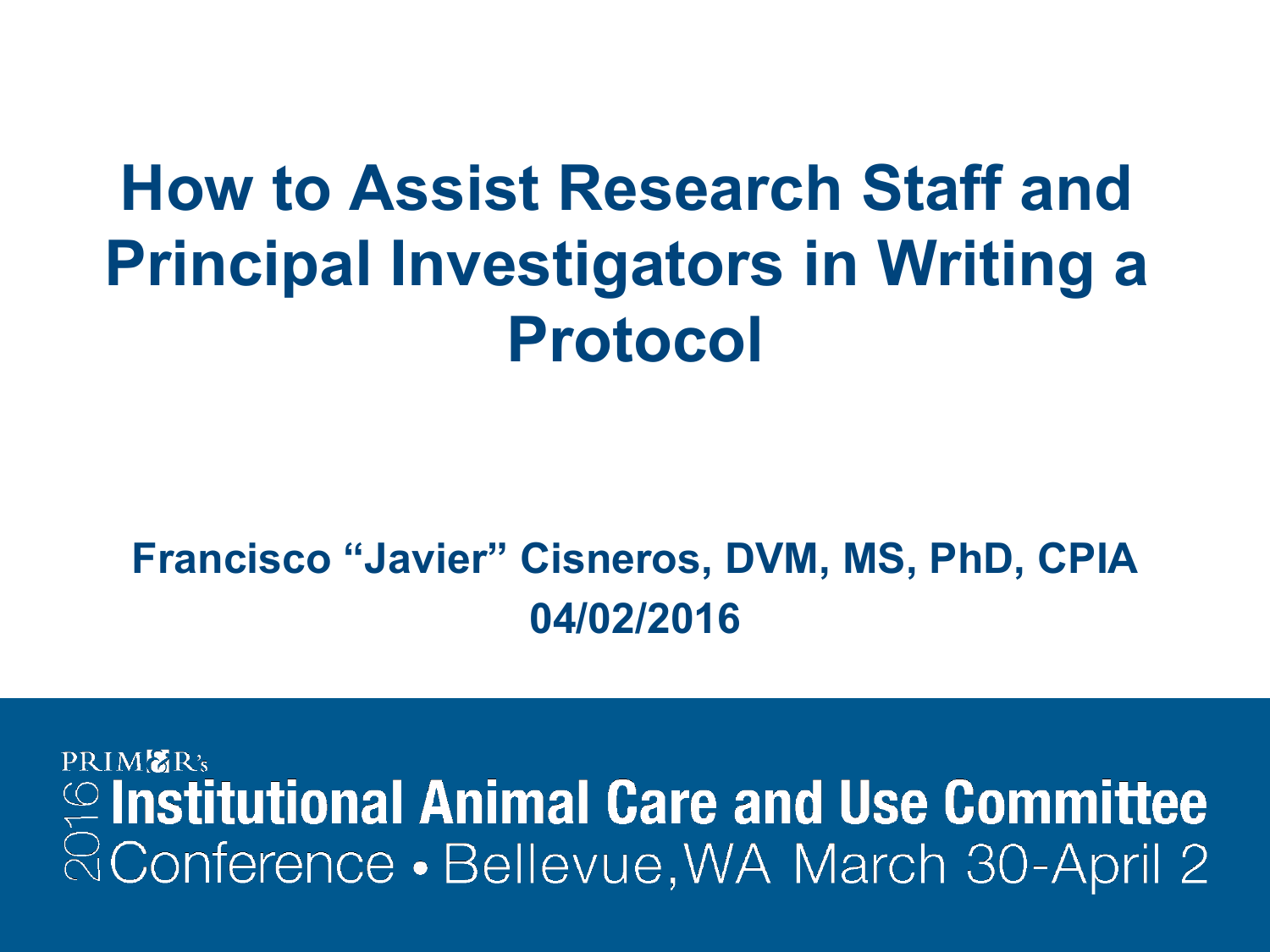

- 1. Review factors to be considered for an effective protocol writing assistance
- 2. Determine when assistance of other team members such as Veterinarian, Occupational Health, Environmental Health, Enrichment Director, Training Coordinator, etc. is needed
- 3. Provide ideas of most effective protocol writing assistance approaches

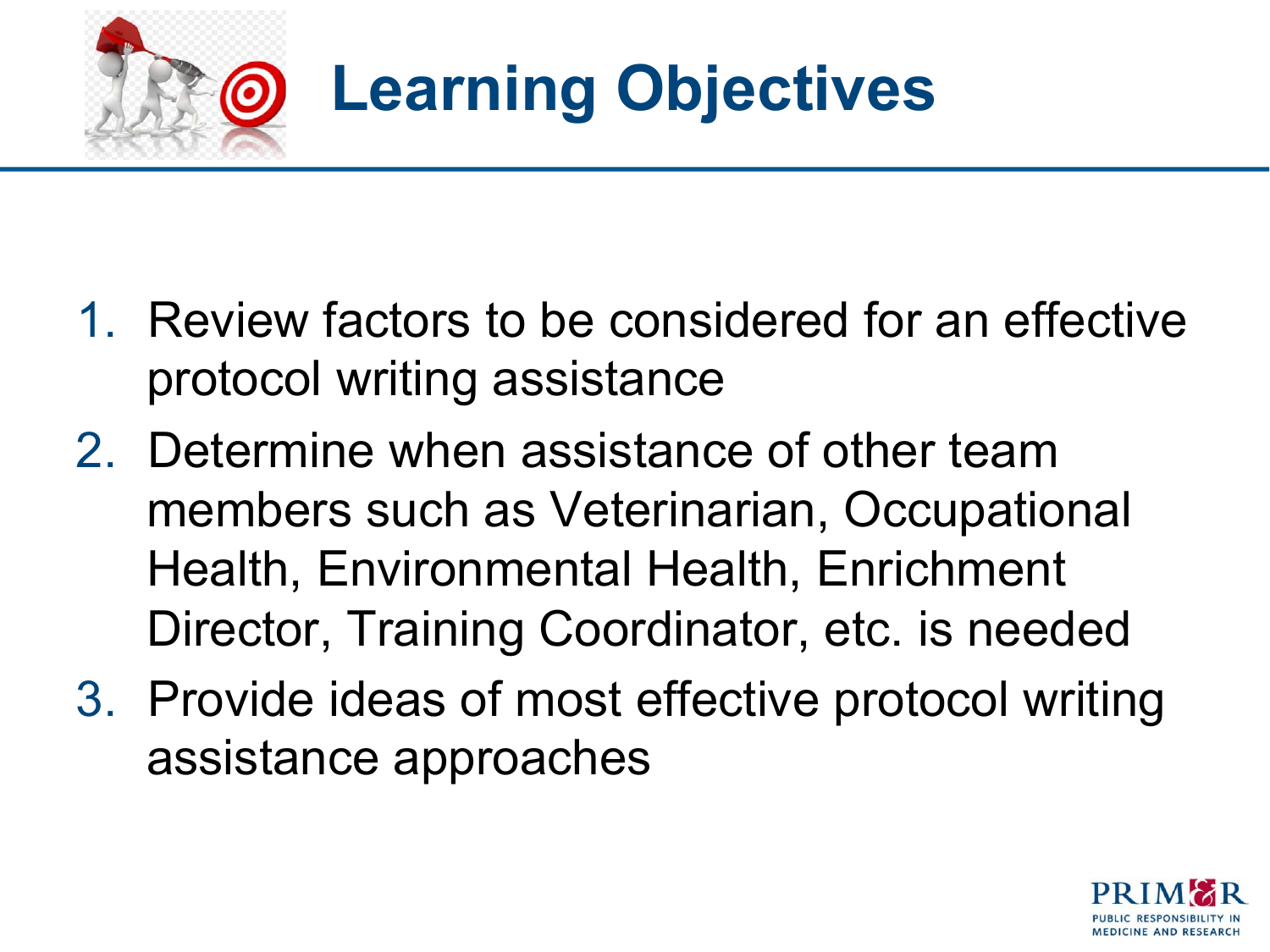

# **Factors to be considered**

- **E.** Customer Satisfaction
- Customers
	- o Principal Investigators (PI)
	- o Lab managers
	- o Students
	- o Other team members
- **"The customer is always right (Harry Gordon** Selfridge -1909)"

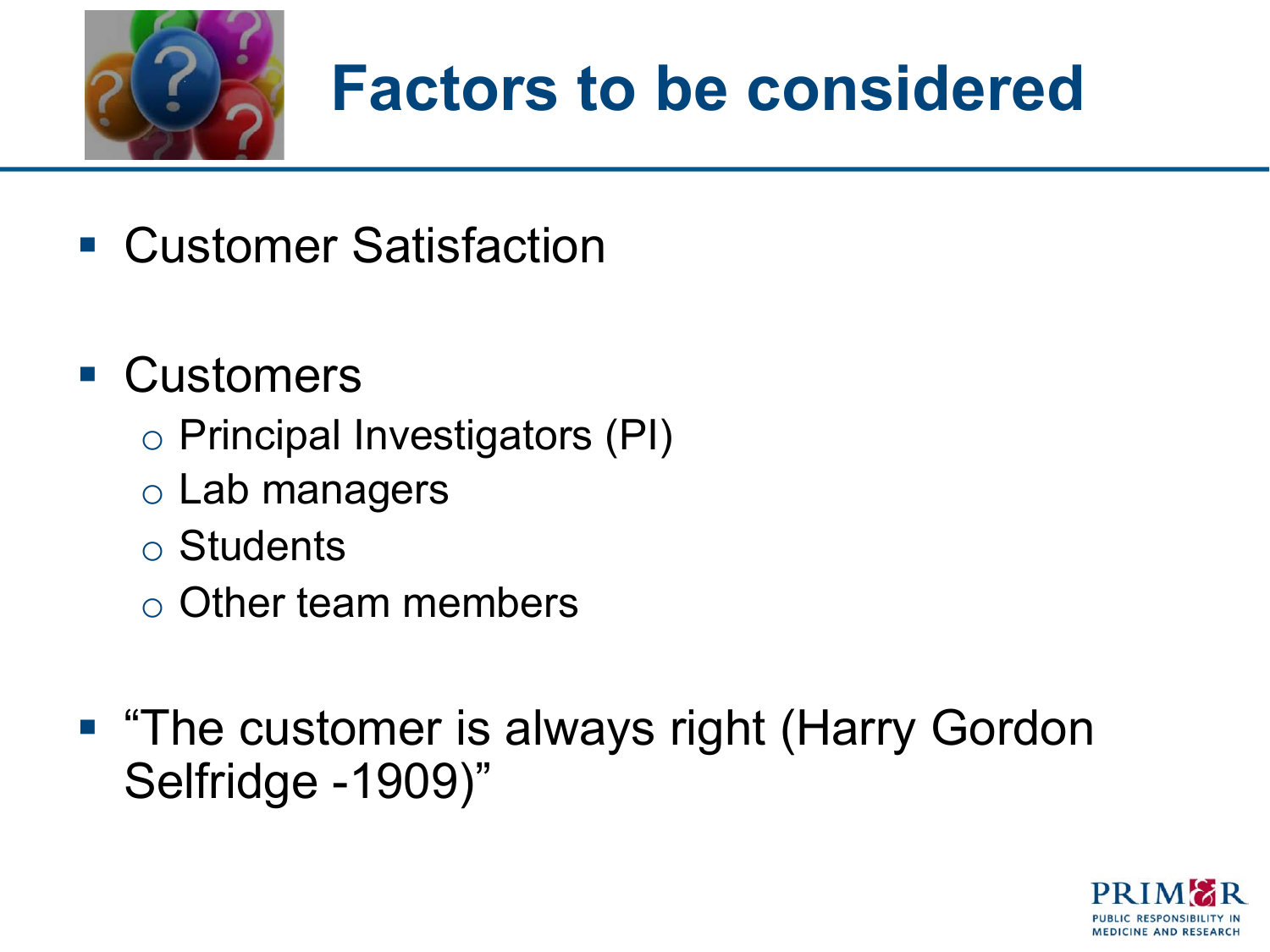

# **Factors to be considered (2)**

- ! Customer Contact
	- o First impression determine the satisfaction of their experience
		- 7 seconds 11 impressions:
			- 1- Clean 2- Warmth (engaging)
			- 3- Credible 4- Knowledgeable
			- 5- Responsive 6- Friendly
			- 7- Helpful 8- Understanding
				-
			-
			- 9- Courteous 10- Confident
			- 11- Professional

"Opinions about you and our organization"

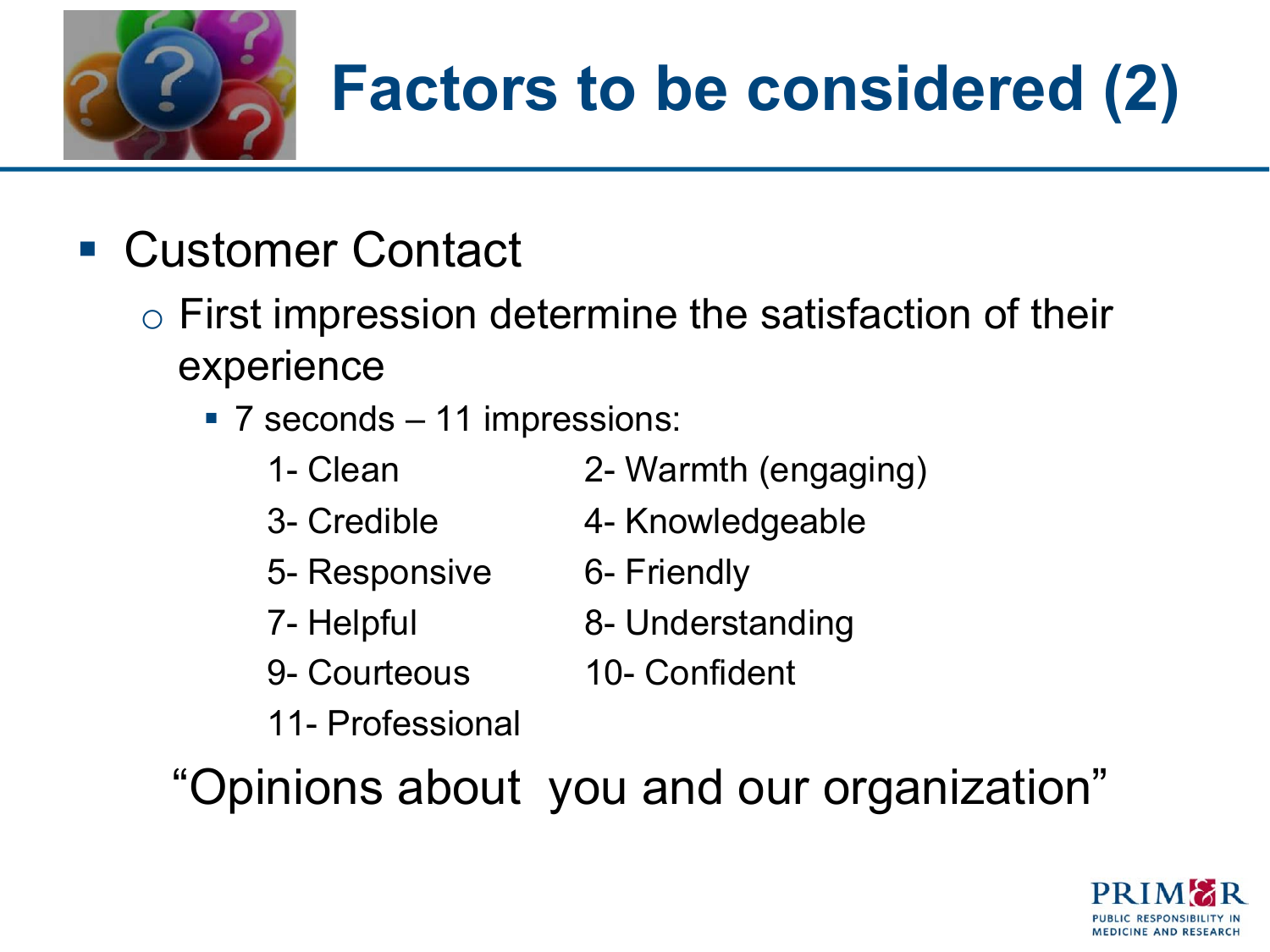

- **Positive attitude**
- Work ethics
- ! Use Clear and Concise Communication and be the "Problem Solver"
- **Language** 
	- o Verbal
	- o Written
	- o Non-verbal
- **E.** Confidentiality
- **E** Knowledgeable

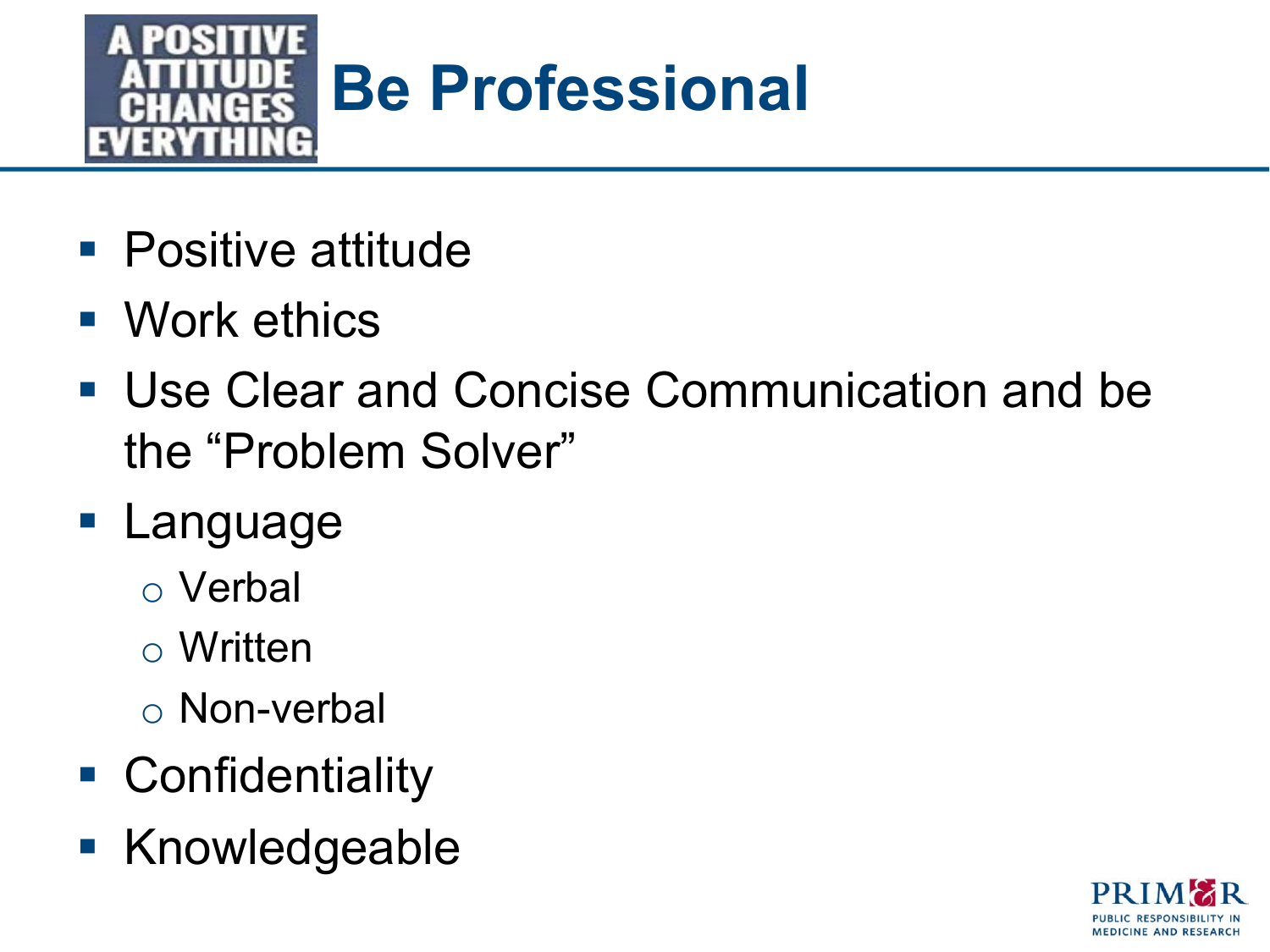

## Open minded

- o Understand unconventional people and/or situations
- o Be aware of your own prejudices and work on them
- Remember everyone deserves a fair treatment



"You are here to help"

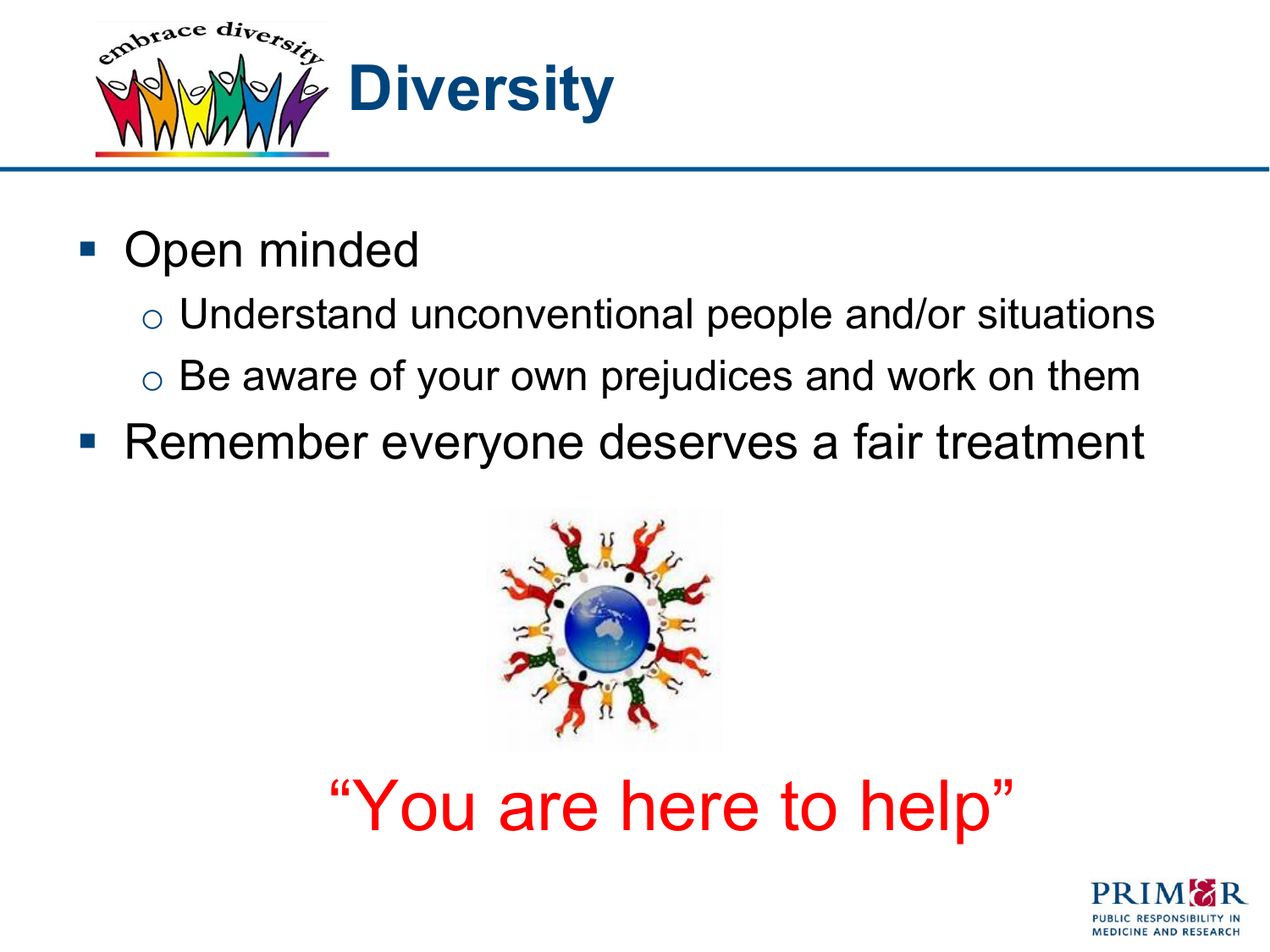

- Focus on accomplishing department and institutional goals
	- o "Quality protocols approved timely"
- Respect all members of your team
- Accept and offer help
- **Give your very best (teach by example)**
- **Mentor and support new team members**
- **Show appreciation for a job well done or a** difficult situation well handled.

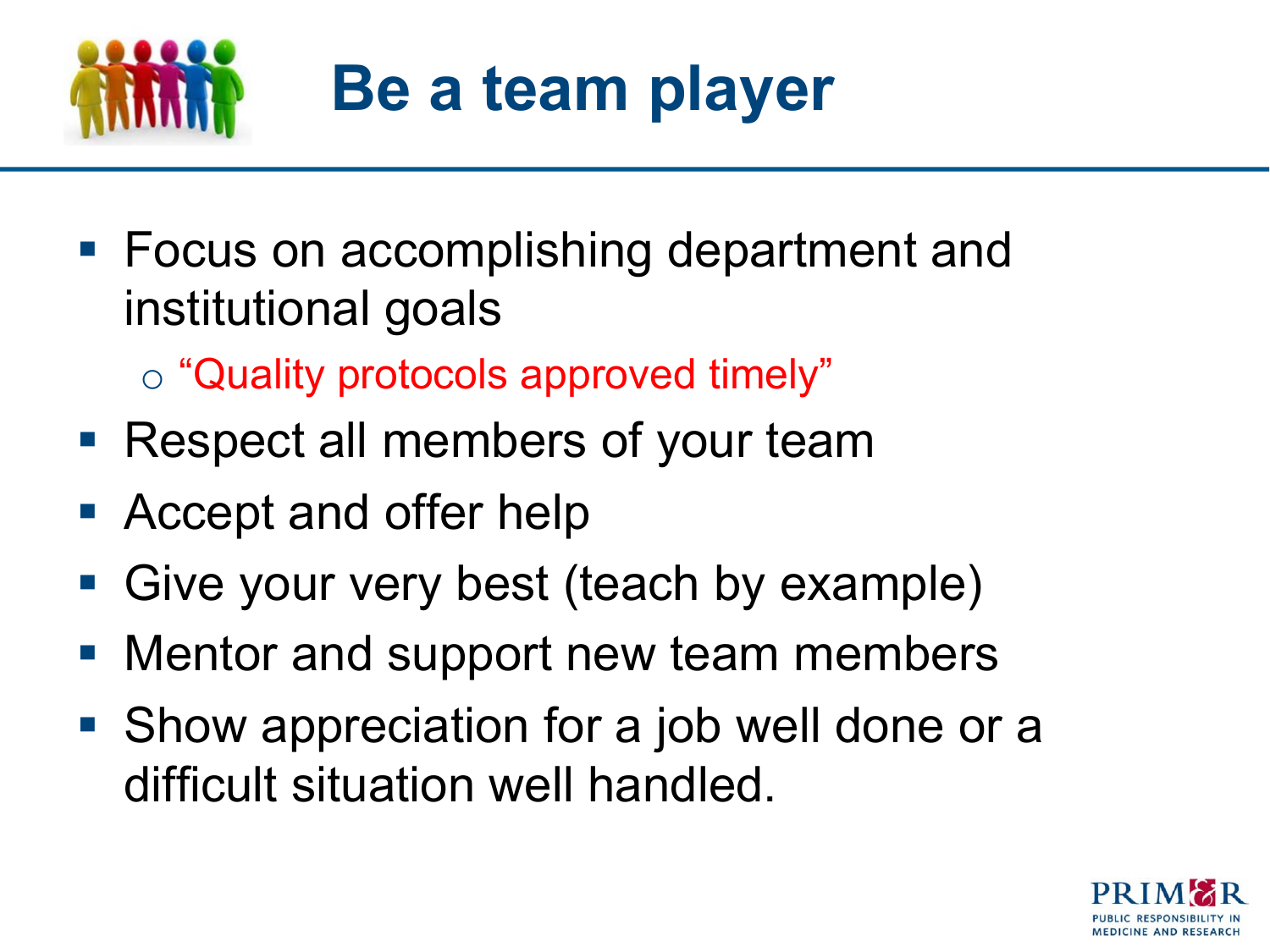

- **Veterinarian**
- Occupational Health
- **Environmental Health and Safety**
- **Enrichment Director**
- **Training Coordinator**

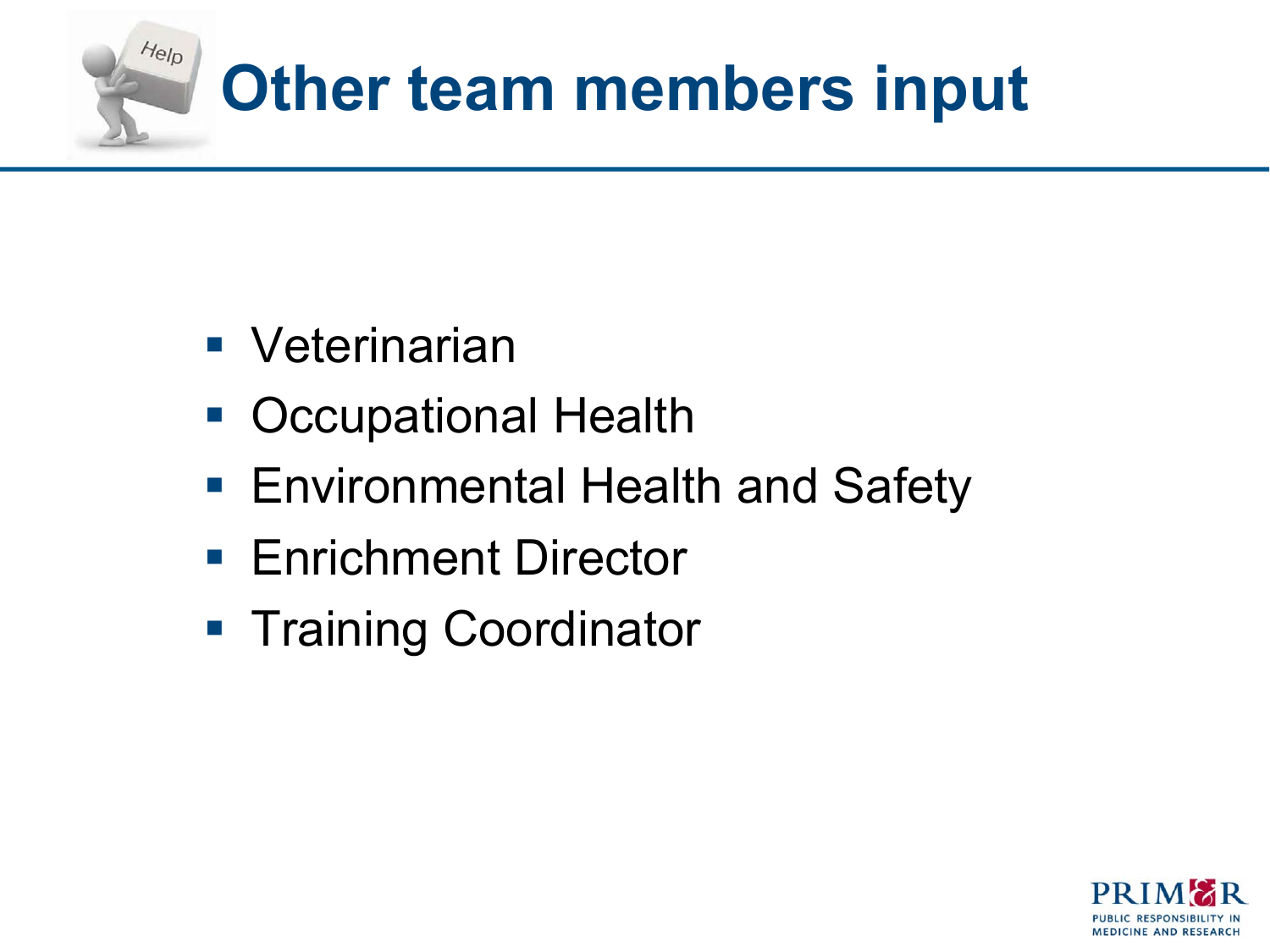

# **Common Approaches**

## ■ Formal System



**· Informal System** 



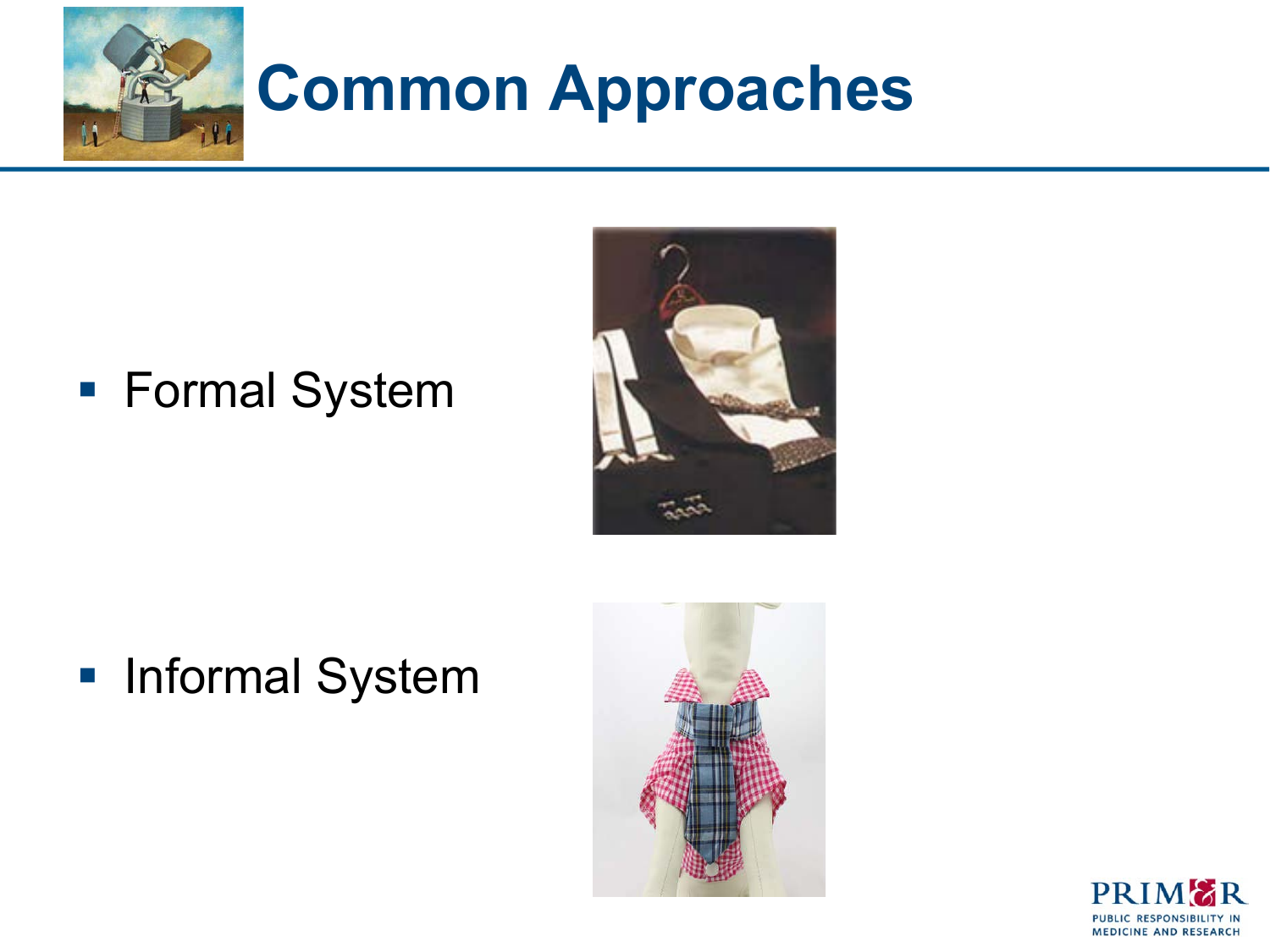## **IACUC Staff Consultation Services at Columbia University**

#### **Sierrea D. Fuller, CPIA Compliance and Training Coordinator, Columbia University**

PRIMER's  $\mathcal{L}$  Institutional Animal Care and Use Committee &Conference · Bellevue, WA March 30-April 2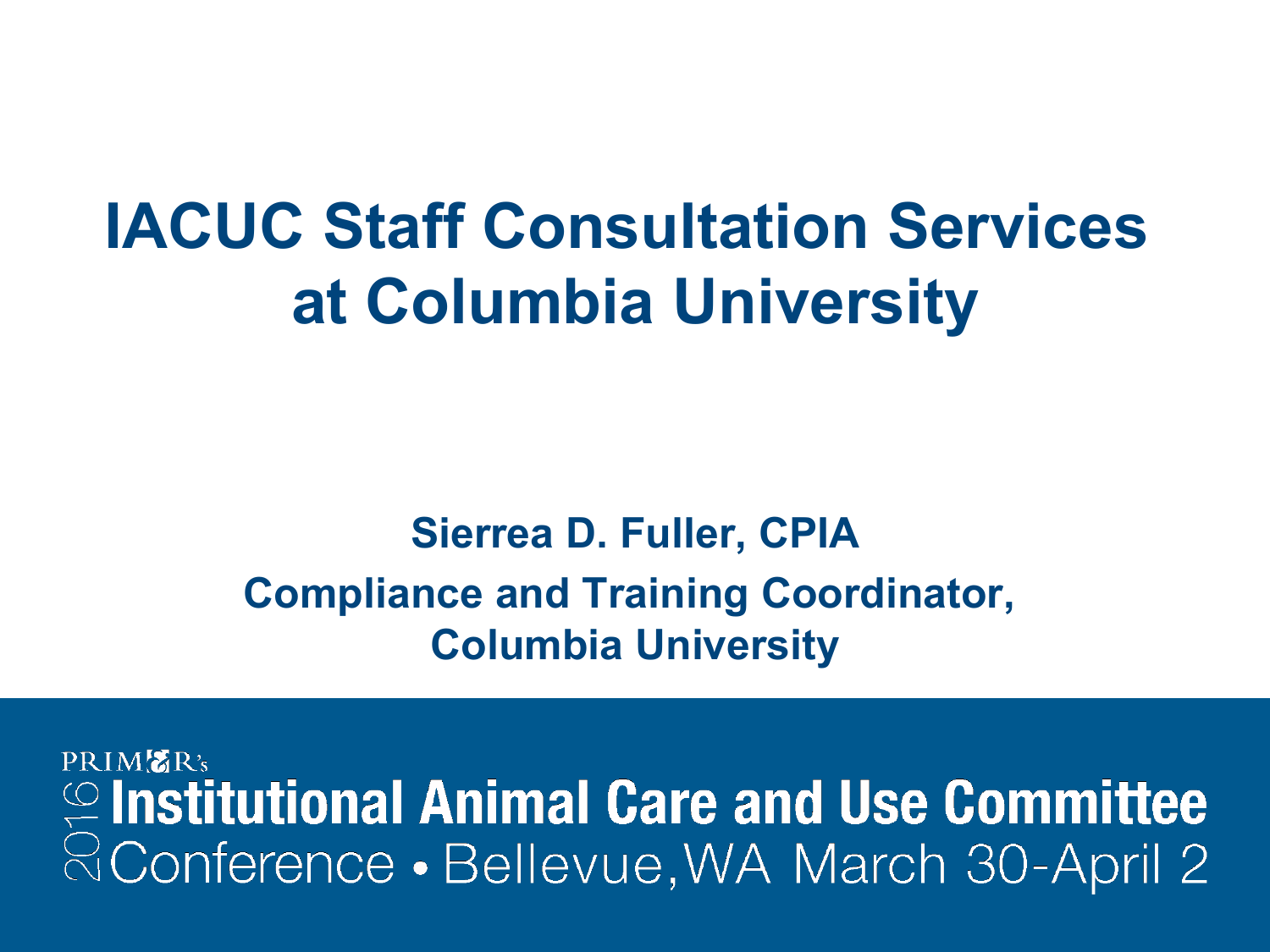## **Consultation Services**

- **Weekly consultation hour**
- **Protocol preparation and consultation**
- **E** Assists
	- o New investigators
	- o Lab managers and protocol personnel
	- o Research administrators
- **Voluntary participation**

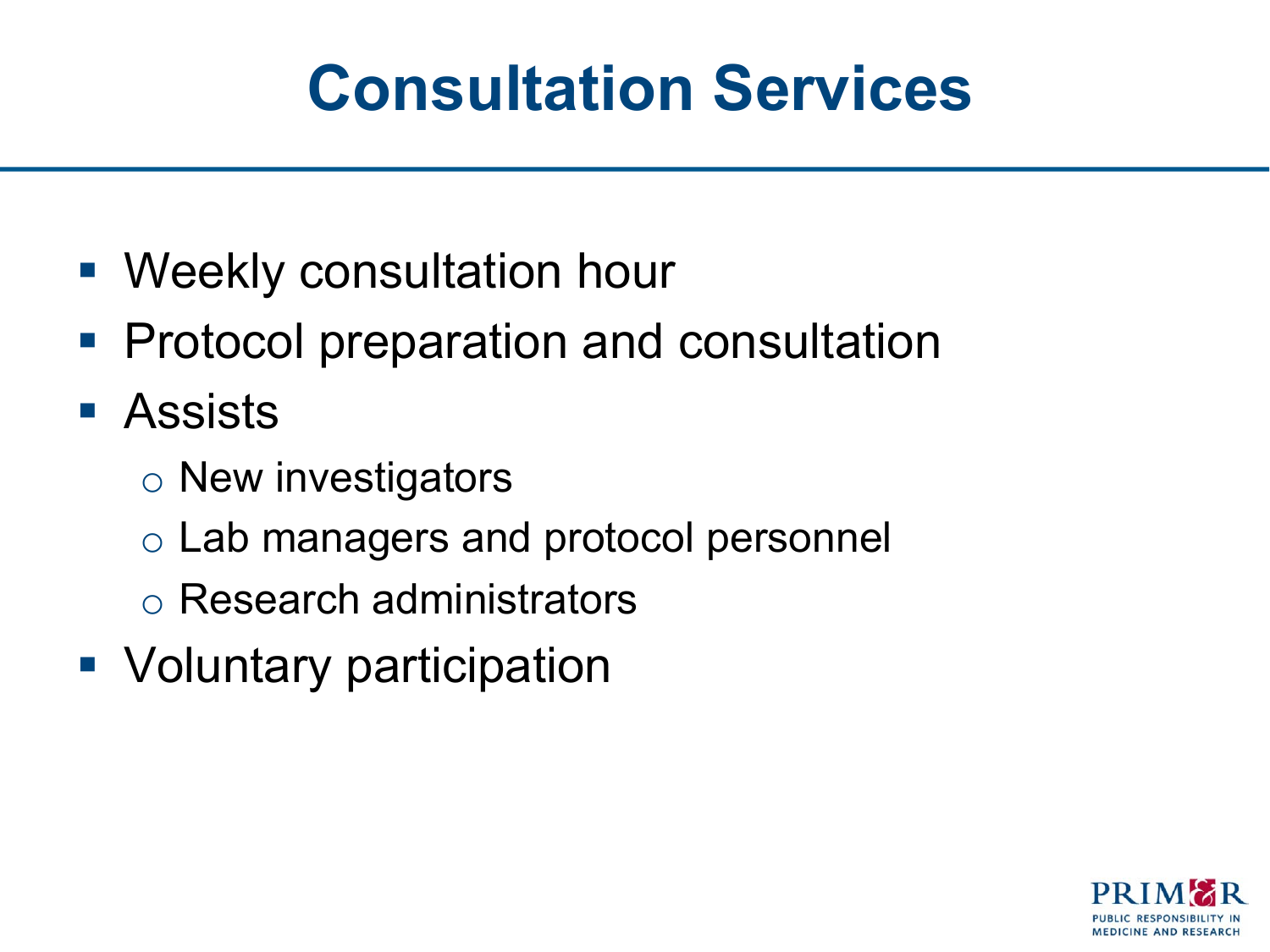# **The Consultants**

### **I IACUC staff members:**

- o Executive Director of the Office of the IACUC
- o IACUC Compliance and Training Coordinators

## ■ Knowledgeable in:

- o Federal and state regulations, laws and guidelines
- o Institutional requirements
- o IACUC review and approval process
- o Veterinary care program
- **Previous animal handling experience** is not essential

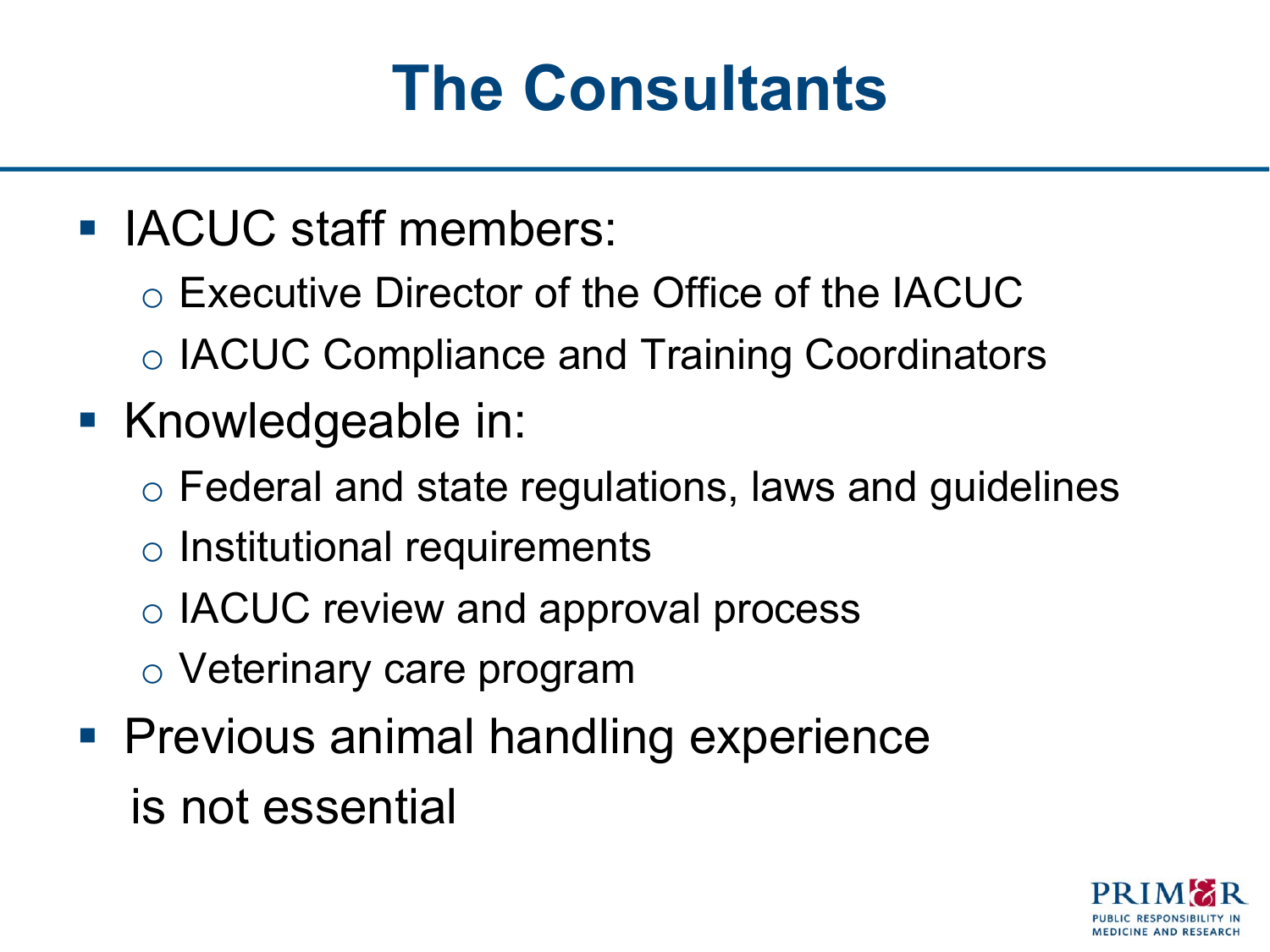# **Consultation Hour**

- **Weekly "drop in" hour**
- **E** Answer questions about the IACUC or IACUC related matters
	- o Training requirements
	- o Obtaining occupational health and safety clearance
	- o Submission deadlines and meeting dates
- ! Complaints/concerns

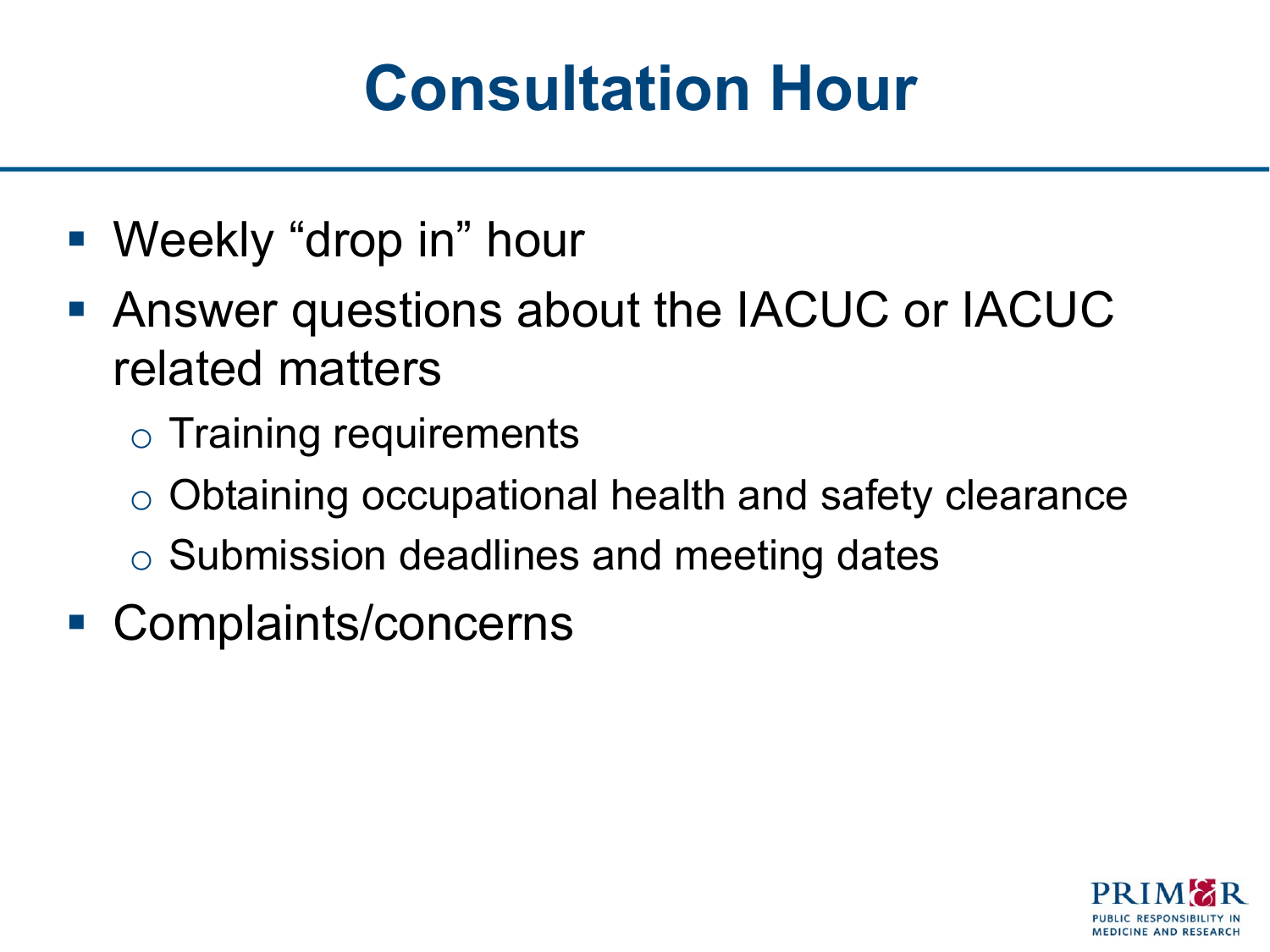## **Protocol Preparation and Consultation Services**

- **Assistance with protocol preparation**
- **Assistance with responding to comments** following IACUC review
- Face-to-face meetings or phone consultations

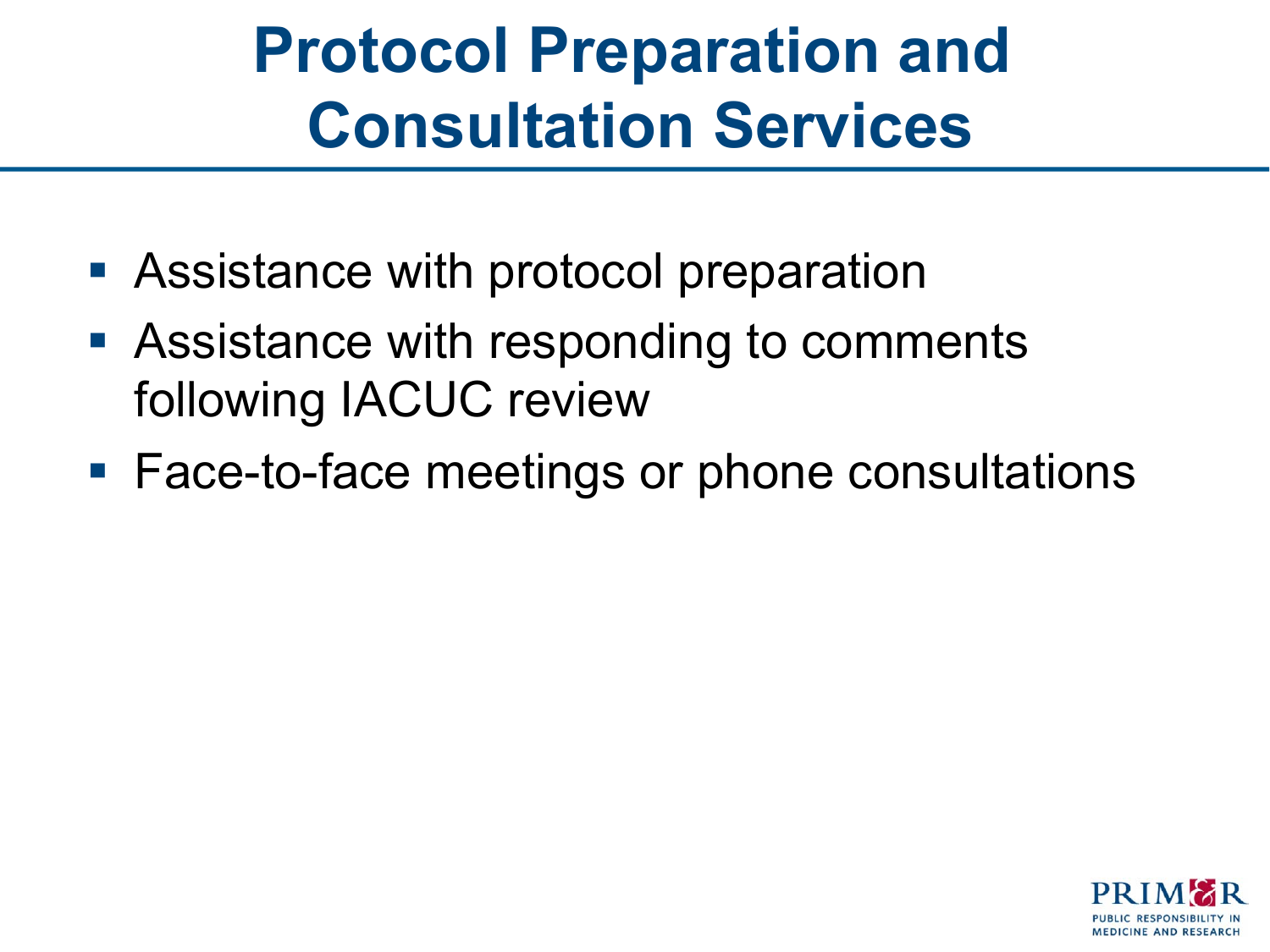# **Protocol Preparation and Consultation**

- Consultation requests are sent to the IACUC office
	- Disclaimer
	- Consultant assigned
- **E.** Consultation scheduled
- Written recommendations forwarded
- Request a review of the revised materials
- **Recommend submission**

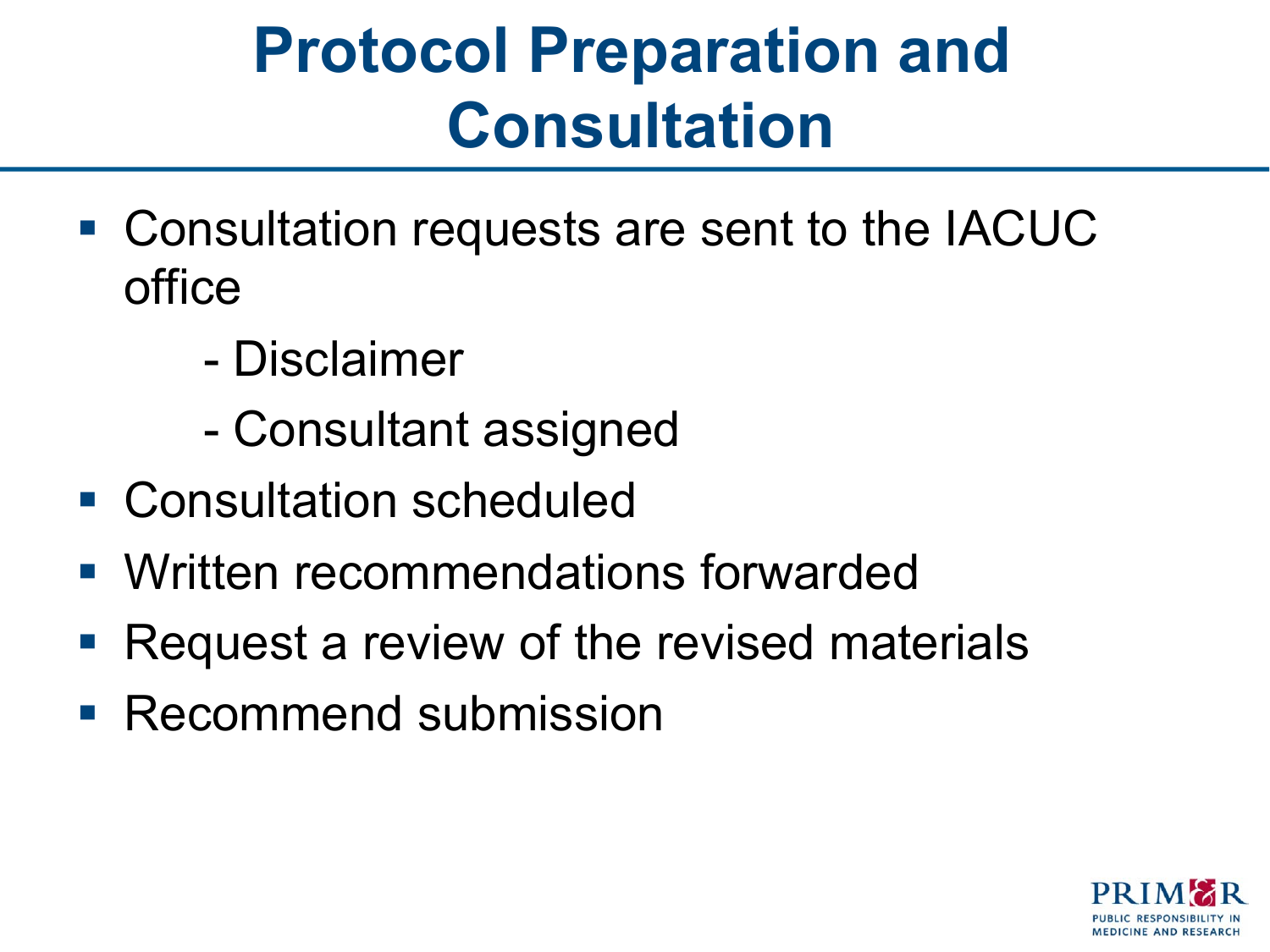## **Lessons Learned?**

- **Since December 2014, the services were well** received, but not widely used.
	- o Consultation hour sparsely attended
	- o 102 protocol consultations; 7.3 protocols a month
- **Maintaining balance** 
	- o Primary functions and prompt service
- A consultant's job is never done
	- o Permanent contact for help

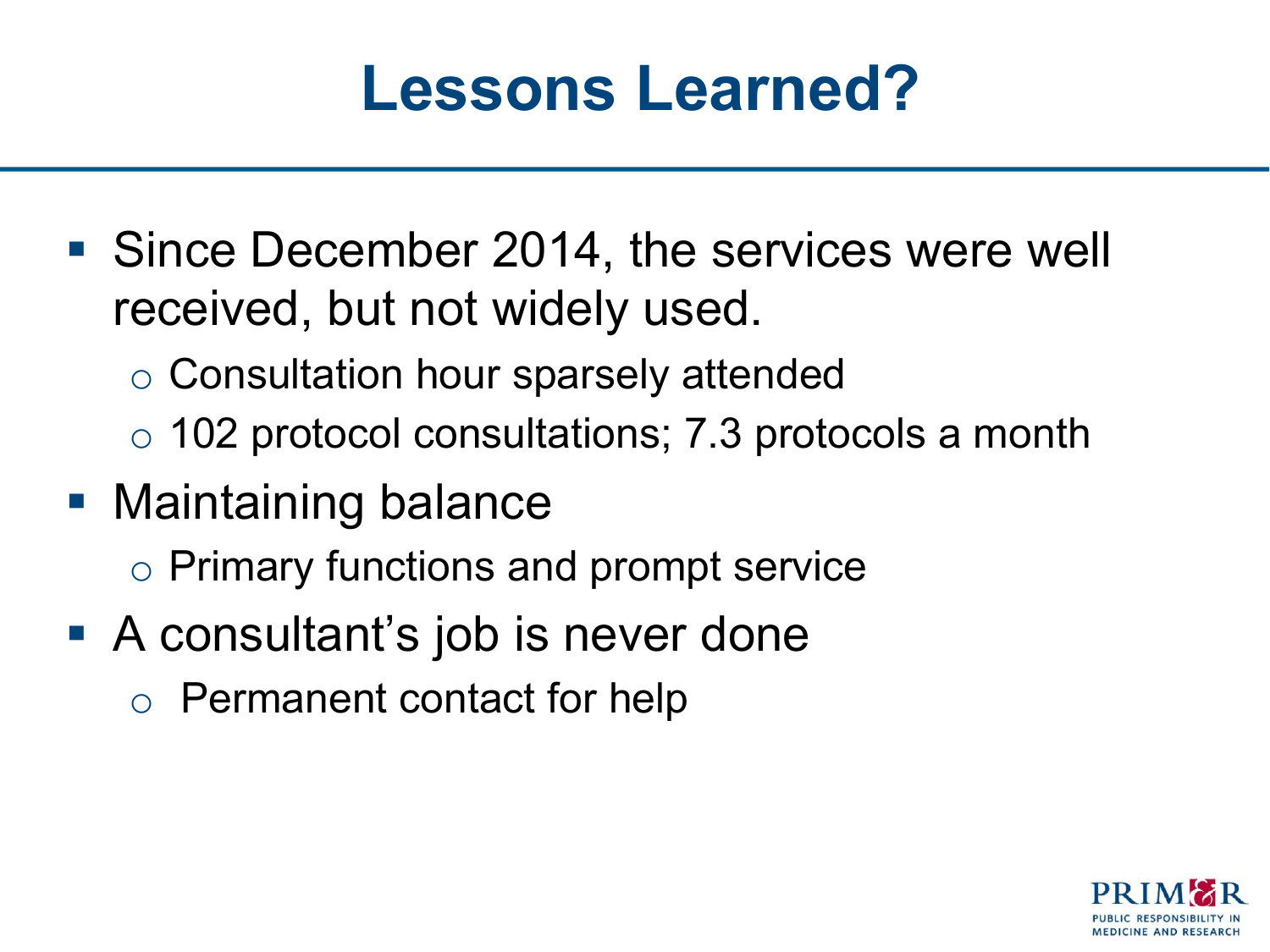## **Informal Assistance with Protocol Writing at the University of Colorado Denver**

**Jori Leszczynski, DVM, DACLAM Director, Office of Laboratory Animal Resources University Veterinarian Associate Professor of Pathology University of Colorado Denver** 

PRIMER's  $\mathcal{L}$  Institutional Animal Care and Use Committee & Conference · Bellevue, WA March 30-April 2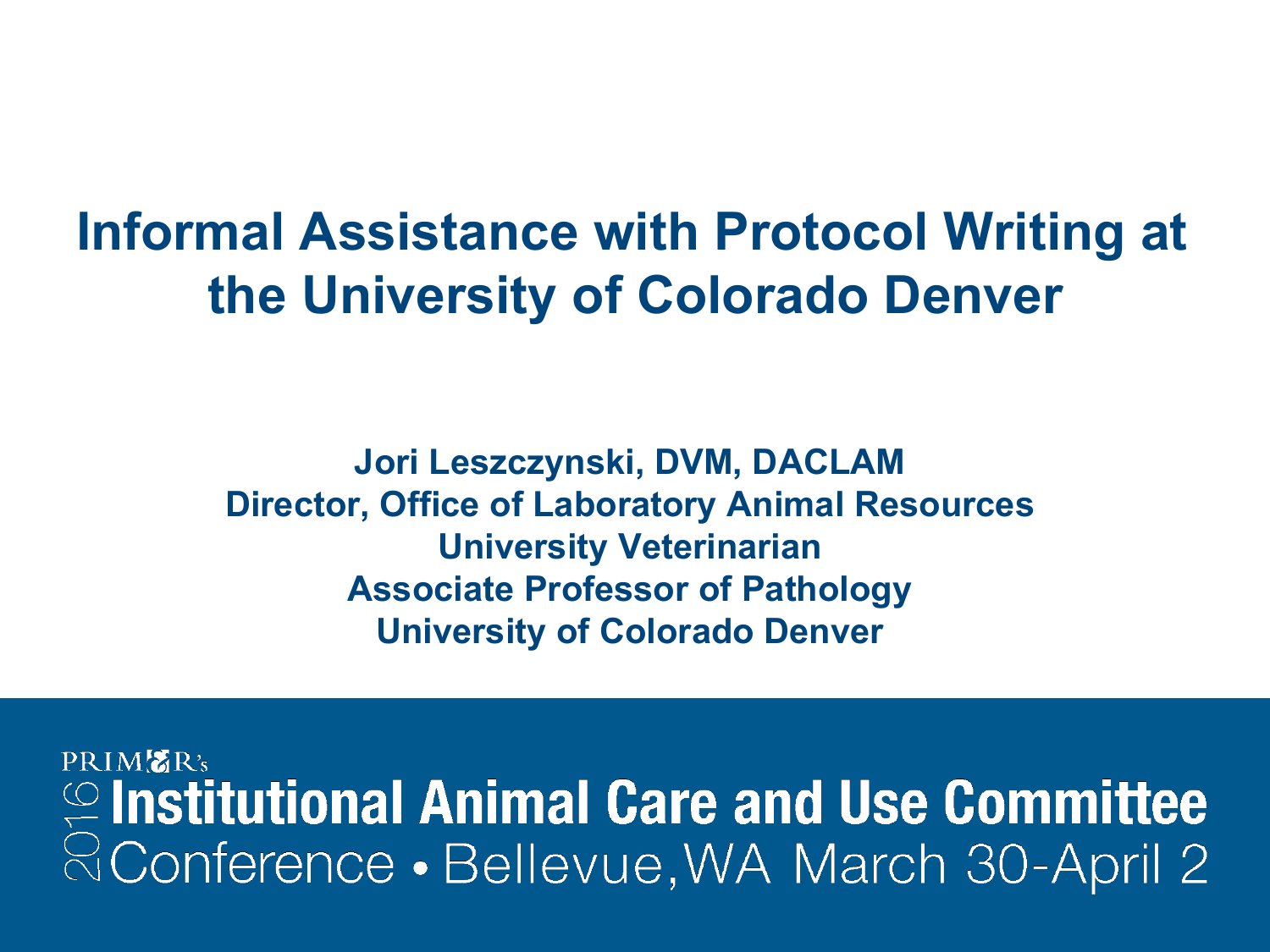# **Incoming Investigators**

- **Introduction to IACUC staff** 
	- o Email contact list when accept position
	- o Protocol system set up
		- **Electronic system**
		- Great first contact
- Basic tutorial on system
- **Primary contacts** 
	- o Director of the IACUC and IACUC Coordinator
- **Highly recommend Veterinary Pre-review**

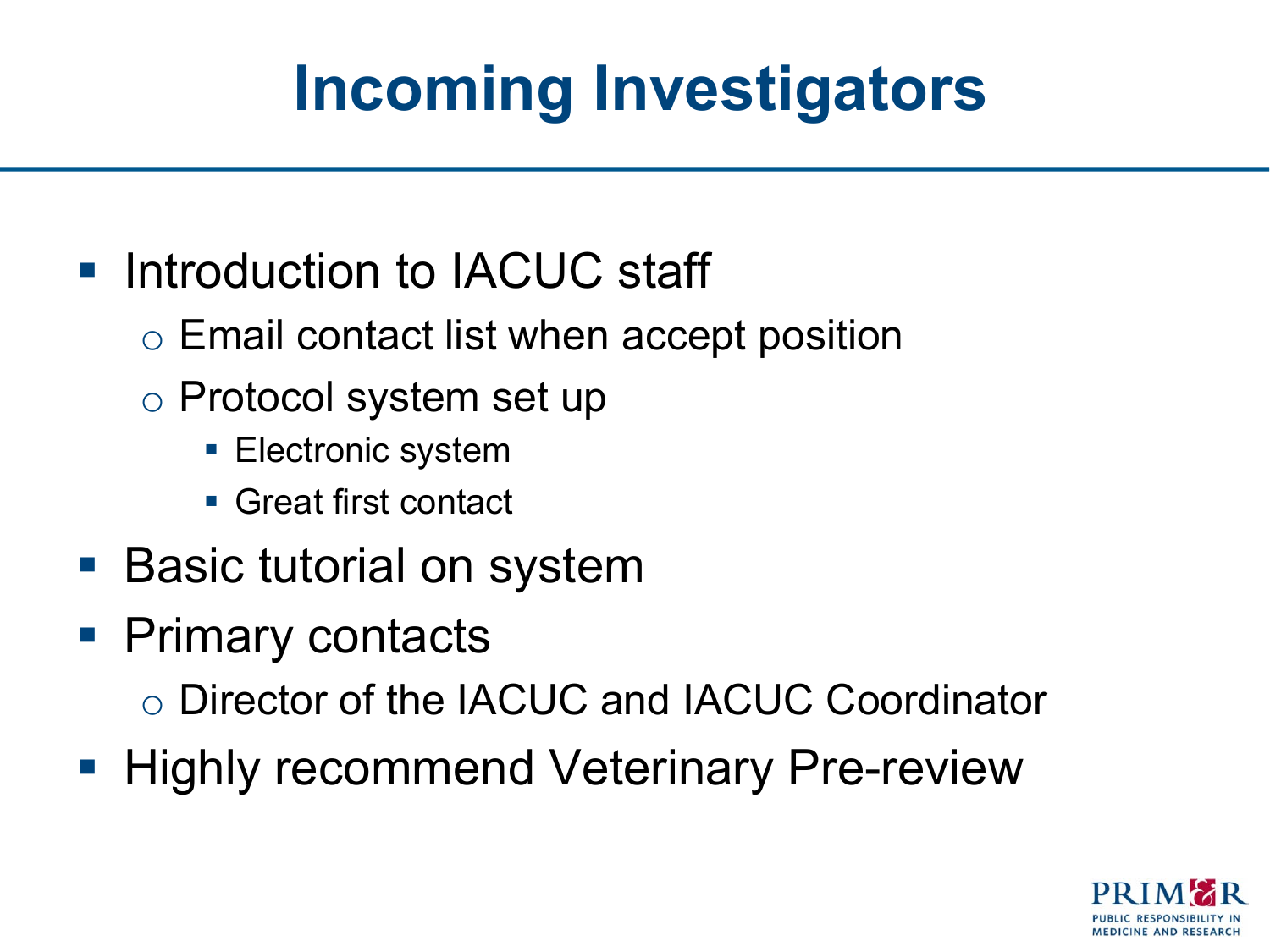# **Electronic Protocol System**

#### ! Pros

#### o Structure

- **Most questions required** 
	- $\circ$  Helps ensure that all sections are completed
	- o Can't submit without answering question
- Quickly determine changes in each version
- o Searchable

### ■ Cons

- o Difficult to modify
	- ! Database of questions should be consistent
- o Difficult to access outside of institution
- Only one side can access at a time

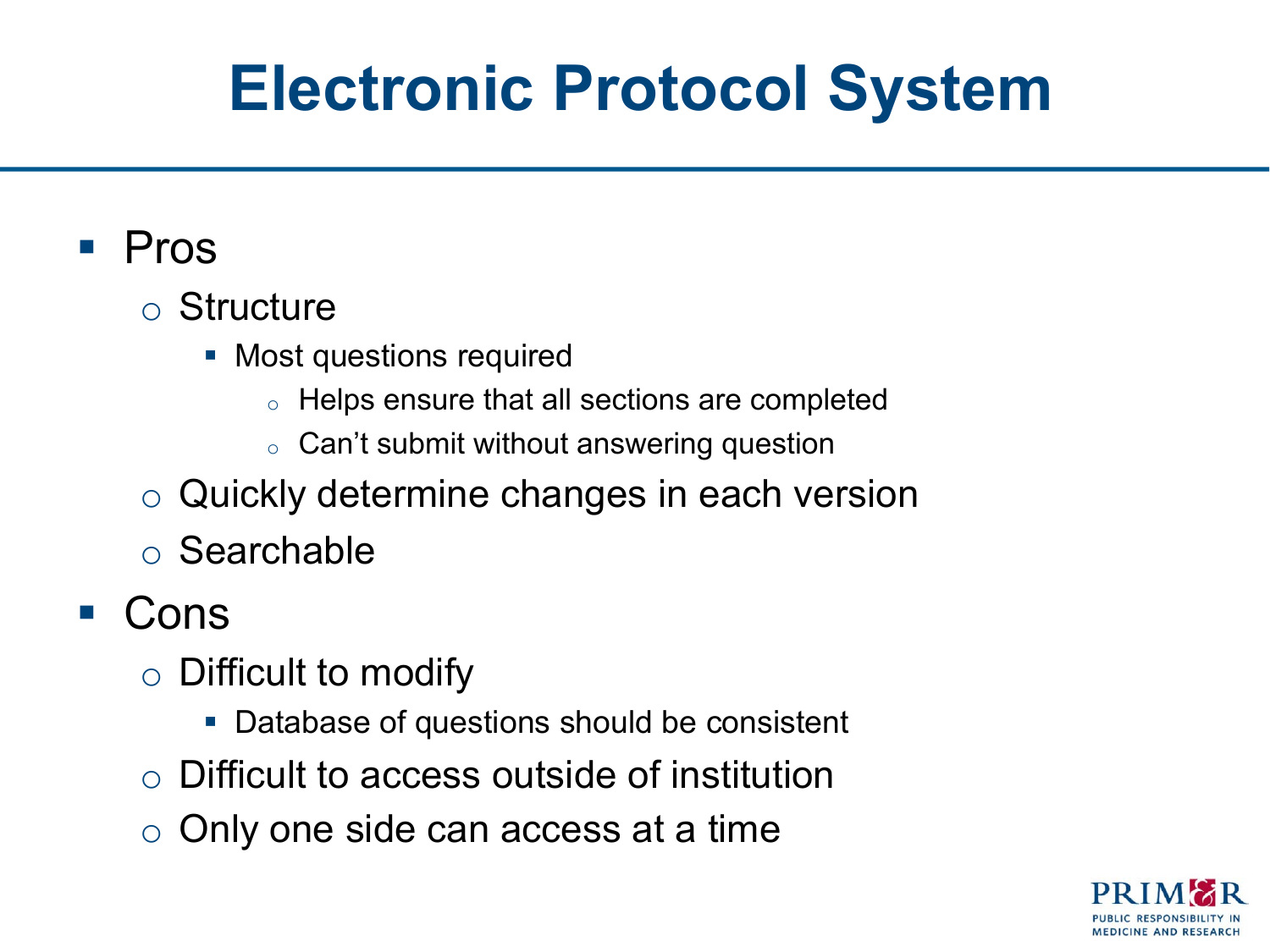# **Veterinary Pre-Review**

- Required for all USDA
- ! Optional (but highly recommended) Non-USDA
- **Example Review Components** 
	- o Procedures for veterinary concerns
	- o All administrative, numbers, other components
	- o Disclaimer
- **PI works with vet post-review**
- **Approximately 40% of 250 protocols per year**

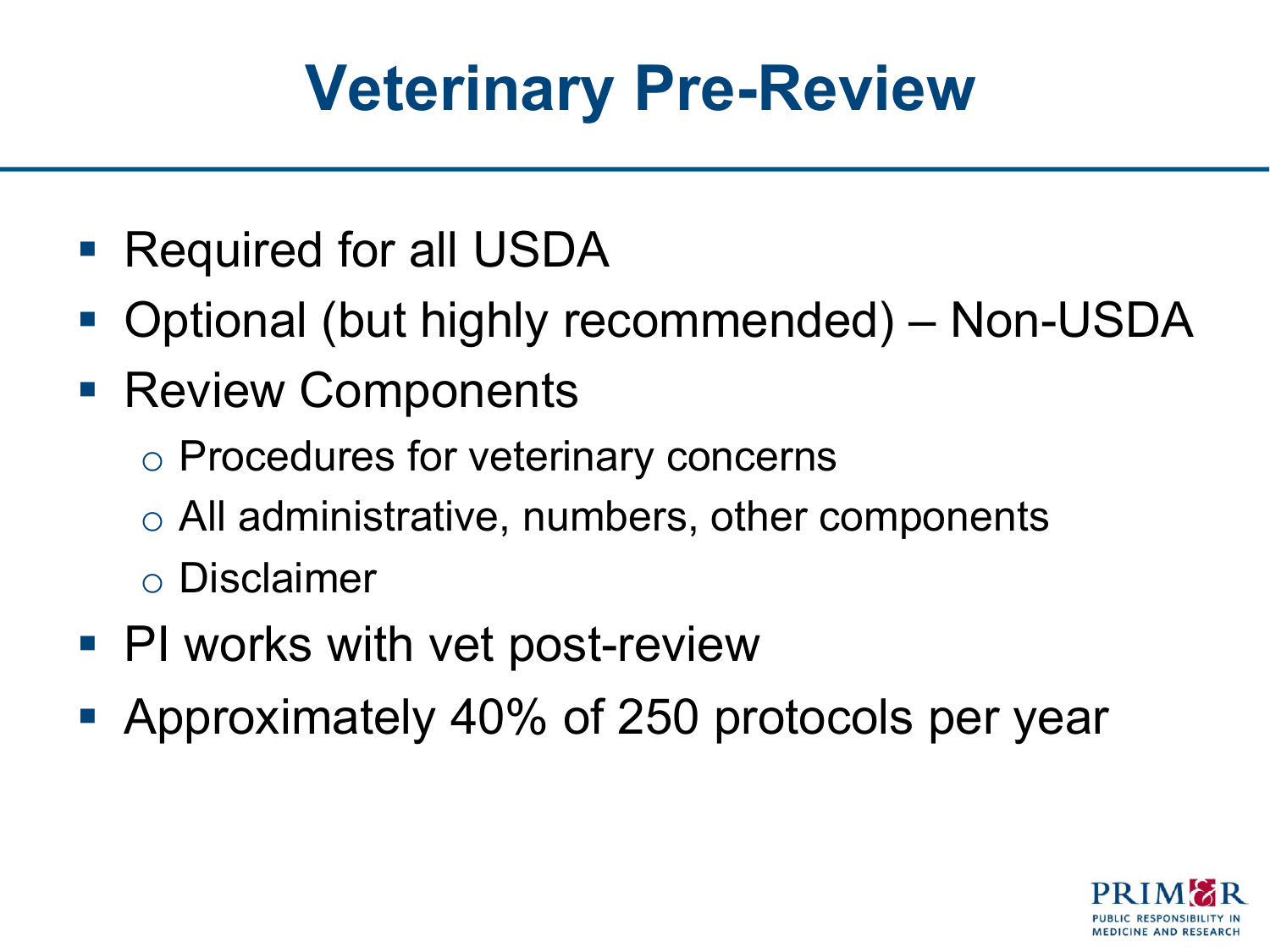# **Post-IACUC Review (Re-review)**

## **I** IACUC Staff

- o Check to ensure all sections completed
- o Numbers
- **E** IACUC Members
	- o EHS Reviewers
	- o Other expertise (i.e. statistics, wildlife, etc)

### **• Veterinarians**

o Re-review all protocols

## **E** IACUC Chair

o Final review

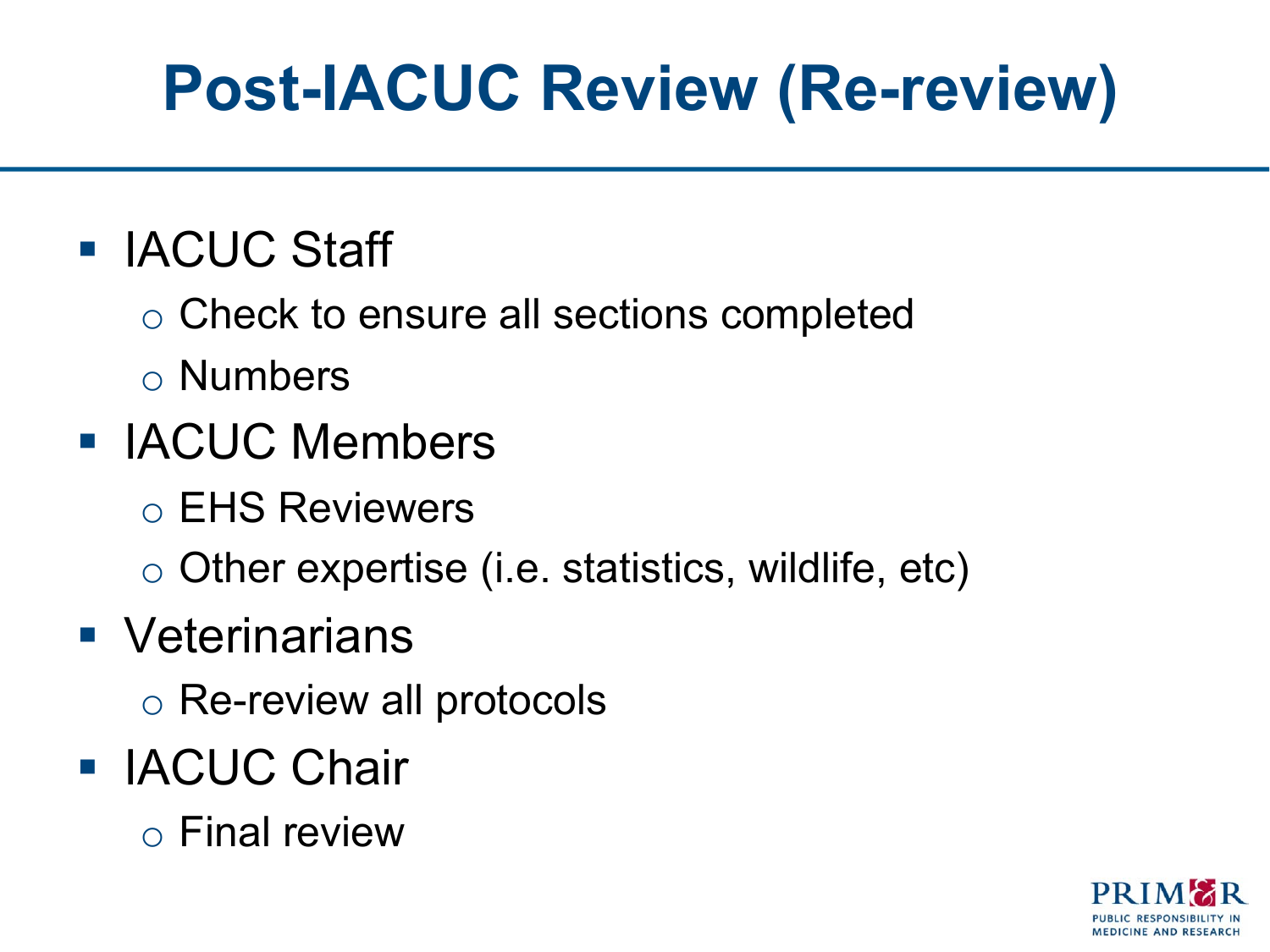## **Other Consultations**

- Amendments
	- o IACUC Specialist
	- o Veterinarians
- ! VVC
	- o Policy

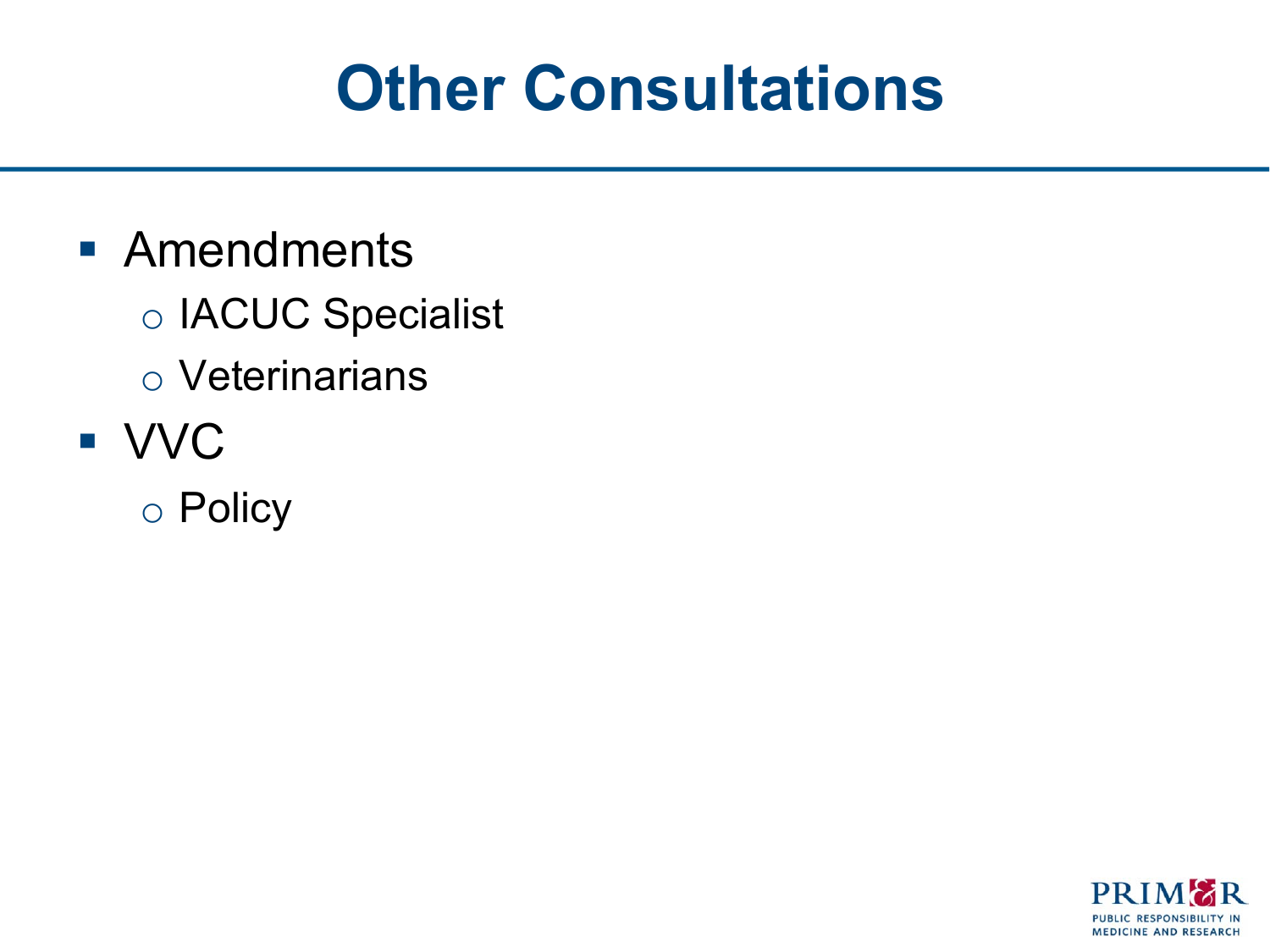

PRIMER's **Example 2 Institutional Animal Care and Use Committee** & Conference • Bellevue, WA March 30-April 2